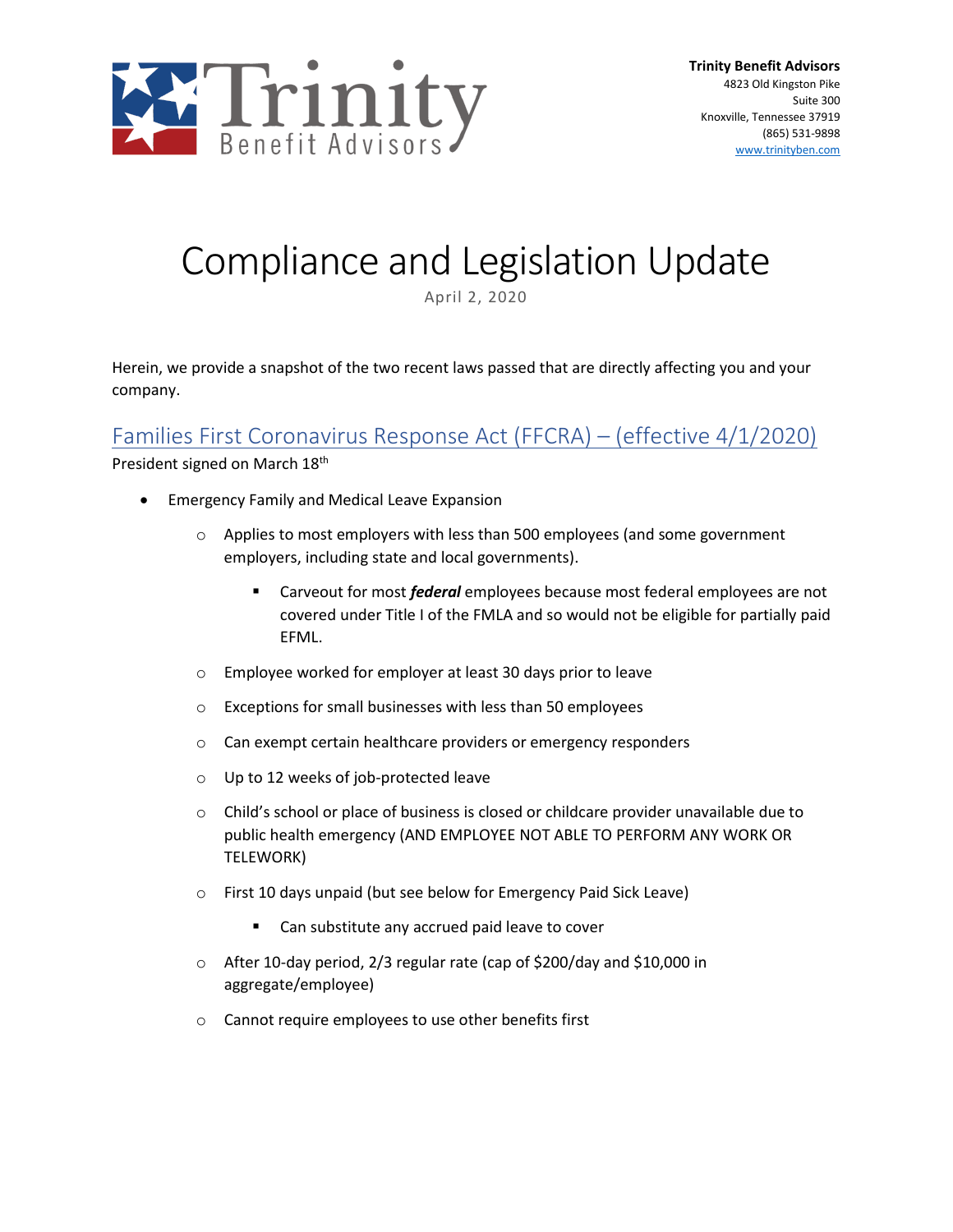- Emergency Paid Sick Leave
	- o Applies to all employers with less than 500 employees and all government employers.
	- o 6 different reasons for leave (see Poster for quick reference) (AND EMPLOYEE NOT ABLE TO PERFORM ANY WORK OR TELEWORK)
	- o For full-time employees (regardless of period of employment)
	- o 80 hours of paid sick leave
		- Regular rate OR 2/3 regular rate (depends on the reason for the leave)
		- Exception for employers of healthcare providers or emergency responders to exempt such employees
		- Limited to \$511/day up to \$5,110 total/employee for own use OR \$200/day up to \$2,000 total for care of others
	- o Cannot require employees to use other benefits first
- Emergency Unemployment Insurance Stabilization and Access
	- $\circ$  Immediate funding given to states and ability for states to receive grants if experience increase in claims
	- $\circ$  Require employers to provide notification of availability of unemployment compensation at time of separation
	- o States to ease eligibility requirements and access (like waiving work search requirements and the waiting period)
- Tax Credits for Paid Sick and Paid Family and Medical Leave
	- $\circ$  FAQs just released yesterday (3/31) by IRS with many details on how to obtain the credits and any reimbursement if costs exceed taxes they would owe [\(https://www.irs.gov/newsroom/covid-19-related-tax-credits-for-required-paid-leave](https://www.irs.gov/newsroom/covid-19-related-tax-credits-for-required-paid-leave-provided-by-small-and-midsize-businesses-faqs)[provided-by-small-and-midsize-businesses-faqs\)](https://www.irs.gov/newsroom/covid-19-related-tax-credits-for-required-paid-leave-provided-by-small-and-midsize-businesses-faqs)
	- o State and local governments are not entitled to FFCRA Tax Credits
- Coverage for Testing For COVID-19
	- o Testing and related services without cost sharing; not require prior authorization or similar medical management requirements as precondition to testing or services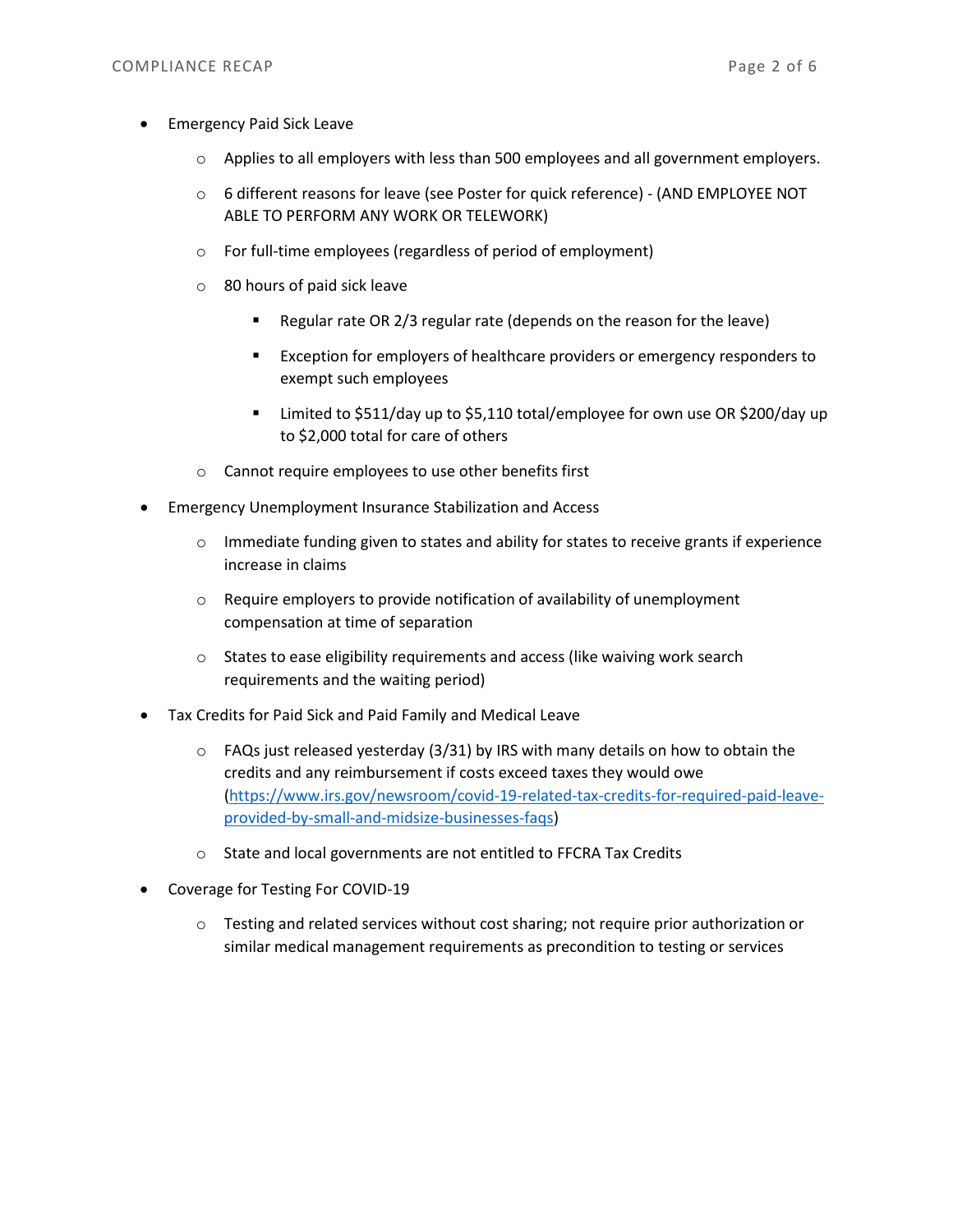## Coronavirus Aid, Relief and Economic Security (CARES) Act

President signed March 27<sup>th</sup>

- Small Business "Paycheck Protection" Loans
	- $\circ$  Loan based off of payroll (2.5x average monthly "payroll cost" for previous year); ability for loan forgiveness; submit documentation/application to bank.
	- o **Start by contacting bank**.
- Additional Loans to Mid-Size Businesses
	- o Emergency Injury Disaster Loan (EIDL) can receive \$10,000 advance in 3 days
		- Was in place before the Act, the Act expanded access and permitted uses
- Employee Retention Tax Credit
	- o IRS (See IR-2020-62, March 31, 2020) [\(https://www.irs.gov/newsroom/irs-employee](https://www.irs.gov/newsroom/irs-employee-retention-credit-available-for-many-businesses-financially-impacted-by-covid-19)[retention-credit-available-for-many-businesses-financially-impacted-by-covid-19\)](https://www.irs.gov/newsroom/irs-employee-retention-credit-available-for-many-businesses-financially-impacted-by-covid-19)
	- o Not available to employers that receive a paycheck protection loan
	- $\circ$  Refundable payroll tax credits for 50% of the wages paid by employers during crisis (paid between 3/13/2020 and end of the year)
		- **Provided for the first \$10,000 of qualified wages (may include employer's** contribution to employees' health insurance costs but excludes any amount employer already received a tax credit for under EFMLA or EPSL)
	- o Operations fully or partially suspended due to a COVID-19 related "shut-down order" or gross receipts declined by more than 50% when compared to same quarter in previous year
	- $\circ$  Employers with 100 or fewer employees, wages may qualify for the credit, whether the employer is open for business or subject to a shut-down order
- Payroll Tax "Holiday"
- Changes to The New Federal Leave Laws (for rehired employees/EFMLA)
- Unemployment Expanded Coverage and Availability/Pandemic Unemployment Assistance program through 12/31/2020
	- o Unemployment, partial unemployment or inability to work caused by COVID-19 between 1/27/2020 and 12/31/2020
	- $\circ$  \$600 in addition to existing state benefit (TN maximum is \$275) through July 31st
		- Maximum entitlement expanded to 39 weeks rather than 26 weeks
	- o Expanded list of reasons can obtain unemployment benefits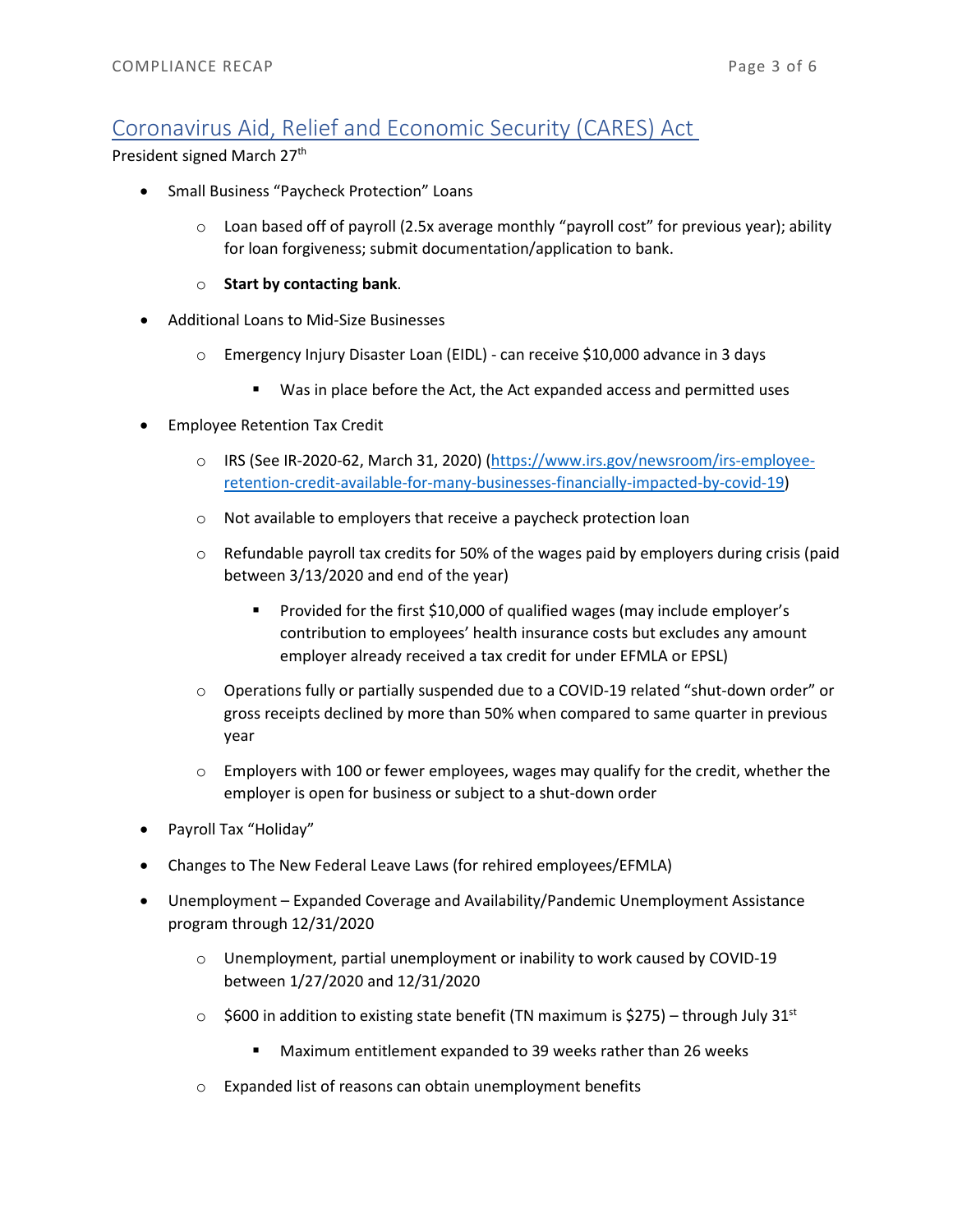- $\circ$  Expanded to cover self-employed, those seeking part-time employment, and those who do not have sufficient work history
- $\circ$  Cannot obtain if have the ability to telework with pay or if receive paid sick leave or other paid leave benefits
- Direct Financial Assistance to Individuals
	- $\circ$  \$1,200 for individual taxpayers or \$2,400 for joint taxpayers, plus \$500 for each child of the taxpayer
	- o Phase-out at certain thresholds
		- Single filers with income exceeding \$99,000 and \$198,000 for joint filers with no children are not eligible
	- o More info from IRS: [https://www.irs.gov/newsroom/economic-impact-payments-what](https://www.irs.gov/newsroom/economic-impact-payments-what-you-need-to-know)[you-need-to-know.](https://www.irs.gov/newsroom/economic-impact-payments-what-you-need-to-know)
- Benefits/Health Care Issues
	- o Expands coverage for certain state-developed COVID-19 diagnostic testing and other testing
	- o Requirement to cover any "qualifying coronavirus preventive service"
	- $\circ$  HDHP not disqualified for failure to have a deductible for telehealth or remote care services; not prevent HSA eligibility
	- o Eliminates the requirement that over-the-counter medicines and drugs must be prescribed in order to be considered qualified medical expenses for HSAs, FSAs, HRAs and MSAs.
- Loans to struggling industries, grants to health care providers, money to state and local governments, colleges and universities, school districts, etc.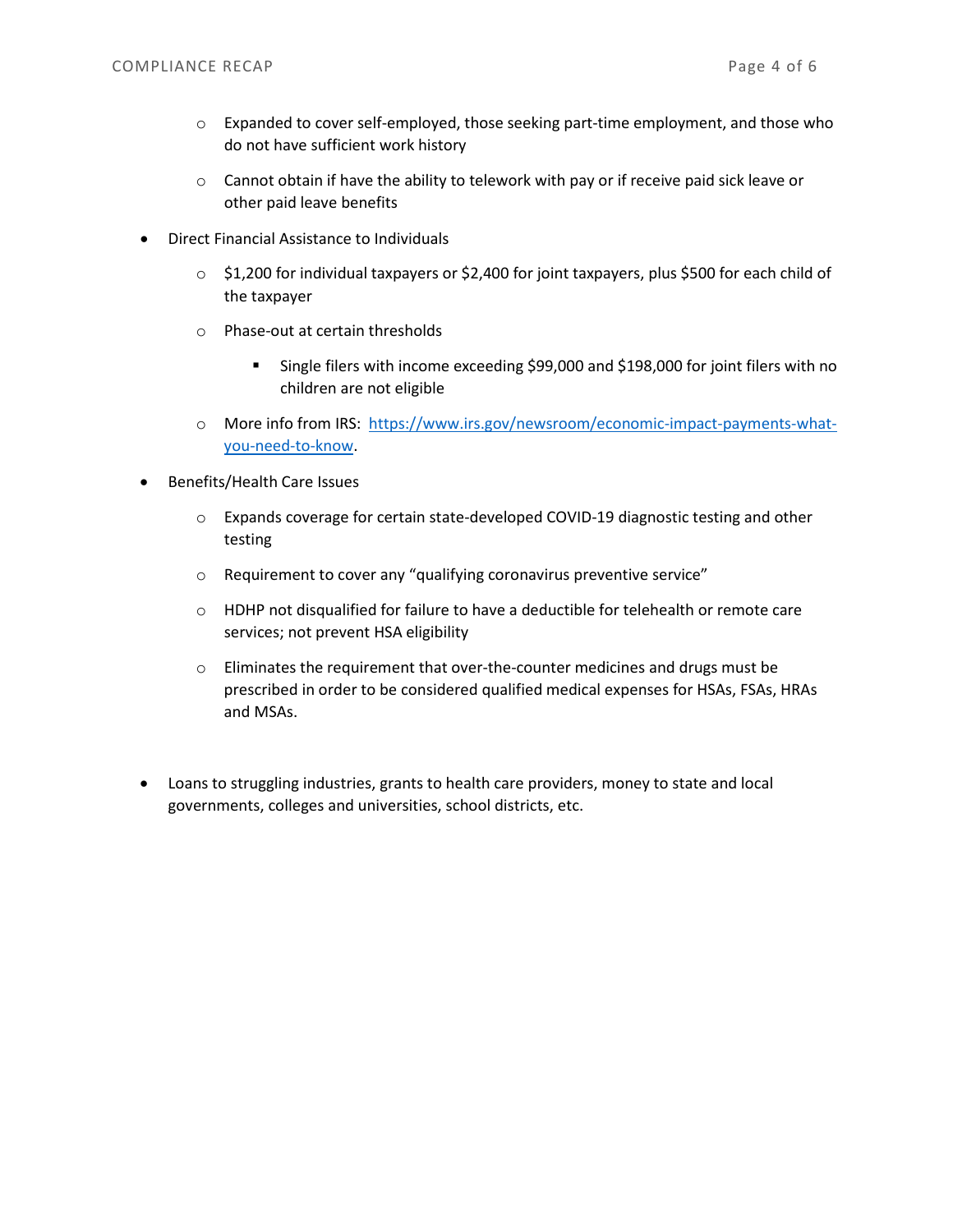## Tennessee Specific Resources

- Governor Lee has issued several Executive Orders over the past several weeks (found on the Tennessee Secretary of State's website), including #15 which affected unemployment in Tennessee [\(https://sos.tn.gov/products/division-publications/executive-orders-governor-bill](https://sos.tn.gov/products/division-publications/executive-orders-governor-bill-lee)[lee\)](https://sos.tn.gov/products/division-publications/executive-orders-governor-bill-lee)
- TN DOL & Workforce Development Full page on COVID-19 Response and Resources (including information for employers and employees on unemployment and layoff notices/WARN) <https://www.tn.gov/workforce.html>

| <b>Labor &amp; Workforce</b><br><b>Development</b>                                                                                                                                                                                                                                                  | <b>Unemployment Process Table</b>                                                                                                                                                                                                 |                                                                                                 |
|-----------------------------------------------------------------------------------------------------------------------------------------------------------------------------------------------------------------------------------------------------------------------------------------------------|-----------------------------------------------------------------------------------------------------------------------------------------------------------------------------------------------------------------------------------|-------------------------------------------------------------------------------------------------|
| <b>Reason for Separation</b>                                                                                                                                                                                                                                                                        | <b>Potential Eligibility</b>                                                                                                                                                                                                      | <b>Decision</b>                                                                                 |
| . Lack of Work (not enough work to keep an<br>employee employed)<br>Reduction In Force/ RIF (employer reducing<br>٠<br>workforce<br>Temporary or Permanent closing/shutdown<br>٠<br>Furlough (government shutdown)<br>٠<br>Shutdown due to Covid-19<br>٠<br>All 5 reasons above are separations due | If Monetarily Eligible (wages in TN base<br>period)<br>Other requirements met<br>IF NOT being paid by employer<br>o Paid sick/annual leave<br>o Regular wages or % of regular wages<br>equal to or more than UI payments          | Approved<br>Approved<br>Approved<br>Approved<br>Approved                                        |
| to no fault of the claimant<br>Discharge (work related / for cause)<br>٠                                                                                                                                                                                                                            | If Monetarily Eligible (wages in TN base<br>period)<br>Other requirements met                                                                                                                                                     | Depends on facts from claimant and<br>employer. Can be Approved or<br>Denied per UI laws/rules. |
| Quit (without good work related cause)<br>٠<br>Self-quarantine by claimant w/o medical<br>٠<br>professional or health authority proof Covid-19                                                                                                                                                      | If Monetarily Eligible (wages in TN base<br>period)<br>Other requirements met<br>٠                                                                                                                                                | Depends on facts from claimant and<br>employer. Can be Approved or<br>Denied per UI laws/rules. |
| Quarantined by medical professional or health<br>٠<br>authority and returning to his/her current<br>employer Covid-19                                                                                                                                                                               | If Monetarily Eligible (wages in TN base<br>period)<br>Other requirements met<br>IF NOT being paid by employer<br>o Paid sick/annual leave<br>Regular wages or % of regular wages<br>$\circ$<br>equal to or more than UI payments | Approved per Executive Order 15<br>(normally not eligible)                                      |